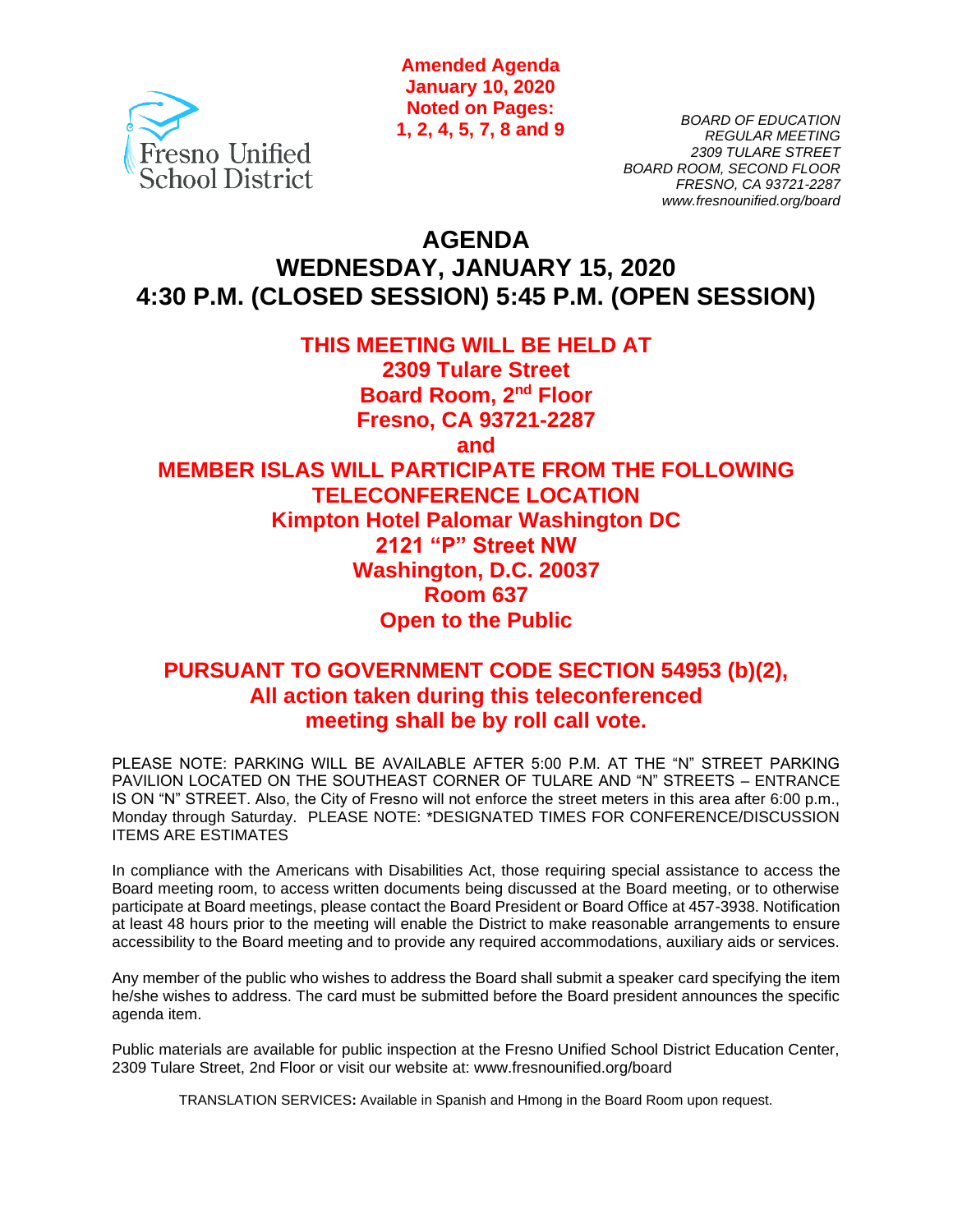**\*4:30 P.M**.

**CALL** Meeting to Order

**OPPORTUNITY** for Public Comment on Closed Session Agenda Items **RECESS** to Cabinet Room for Closed Session to discuss the following**:**

- 1. Student Expulsions pursuant to Education Code Section 35146.
- 2. Conference with Labor Negotiator (Government Code Section 54957.6); FUSD Negotiator(s): Paul Idsvoog; Employee Organizations(s): FTA, CSEA, Chapter 125, CSEA, Chapter 143, SEIU, Local 521, FASTA/SEIU, Local 521/CTW, CLC, Fresno Unified Building & Construction Trades/FTA; International Association of Machinists and Aerospace Workers (IAMAW), Unrepresented Employees: All Management, Confidential, and Supervisory Employees.
- 3. Public Employee Discipline/Dismissal/Release/Reassignment/Resignation.
- 4. Public Employment/Appointment (Government Code Section 54957).
- 5. Conference with Legal Counsel Anticipated/Pending/Threatened Litigation (Government Code Section 54956.9(d)(2)).
	- a. Potential Case: One (1)
	- b. Susan Sidebotham v. Fresno Unified Workers' Compensation Fresno Unified Case No. 2018-0087
- 6. Conference with Legal Counsel- Pending/Threatened Litigation (Government Code Section 54956.9(d)(4)).
	- a. Potential Case: One (1)
- **5:45 P.M., RECONVENE** and report action taken during Closed Session, if any.

# **PLEDGE OF ALLEGIANCE**

A parent that has had a positive impact at Lawless Elementary School will lead the flag salute.

## **HEAR Reports from Student Board Representatives**

An opportunity is provided to hear comments/reports from Student Board Representatives from Bullard High School.

# **RECOGNIZE High School Athletic Team for the 2019/20 School Year – Fall Season**

The following Fresno Unified student athletic team will be recognized for the 2019/20 school year – fall season:

Hoover High School Unified Soccer Team - North Yosemite League Champions. Head Coaches - Mike Hill and Nic Peterson.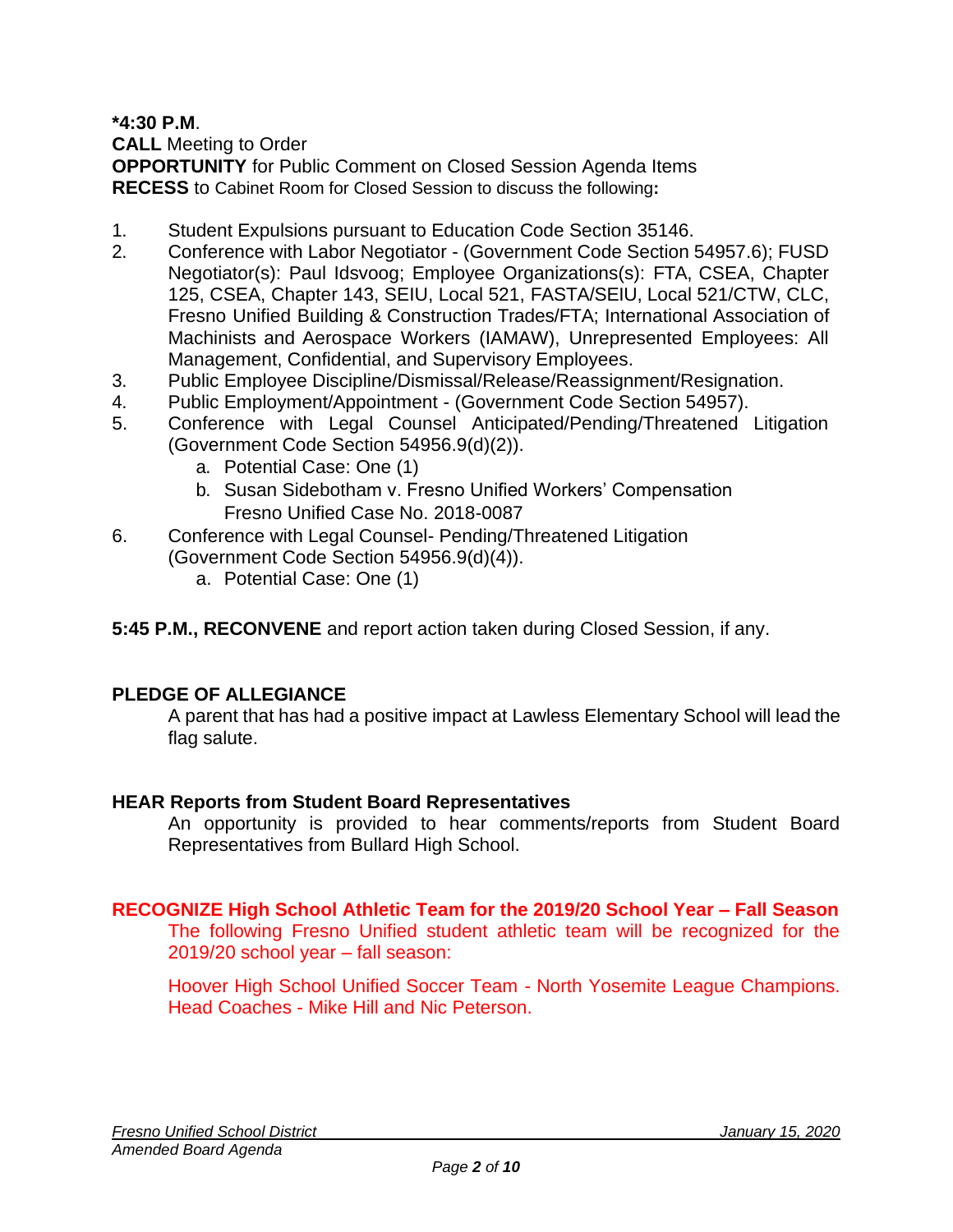## **HEAR Report from Superintendent**

## **BOARD/SUPERINTENDENT COMMUNICATION**

### **OPPORTUNITY for Public Comment on Consent Agenda Items**

**ALL CONSENT AGENDA** items are considered routine by the Board of Education and will be enacted by one motion. There will be no separate discussion of items unless a Board member so requests, in which event, the item(s) will be considered following approval of the Consent Agenda.

## **A. CONSENT AGENDA**

#### **A-1, APPROVE Personnel List**

Included in the Board binders is the Personnel List, Appendix A, as submitted. The Superintendent recommends approval. Contact person: Paul Idsvoog, telephone 457-3548.

### **A-2, ADOPT Findings of Fact and Recommendations of District Administrative Board**

The Board of Education received and considered the Findings of Fact and Recommendations of District Administrative Panels resulting from hearings on expulsion and readmittance cases conducted during the period since the December 18, 2019 Regular Board meeting. The Superintendent recommends adoption. Contact person: Kim Mecum, telephone 457-3731.

#### **A-3, APPROVE Minutes from Prior Meeting**

Included in the Board binders are the draft minutes for the December 18, 2019 Regular Board Meeting. The Superintendent recommends approval. Contact person: Robert G. Nelson, telephone 457-3884.

### **A-4, ADOPT State of California, Fresno Unified School District Resolution 19-01**

Included in the Board binders is a State of California, Fresno Unified School District Resolution 19-01. This Resolution reauthorizes Ruth F. Quinto, Deputy Superintendent/Chief Financial Officer to sign and execute all documents required by the California Department of Rehabilitation. The Superintendent recommends adoption. Fiscal impact: There is no fiscal impact to the district at this time. Contact person: Kim Mecum, telephone 457-3731.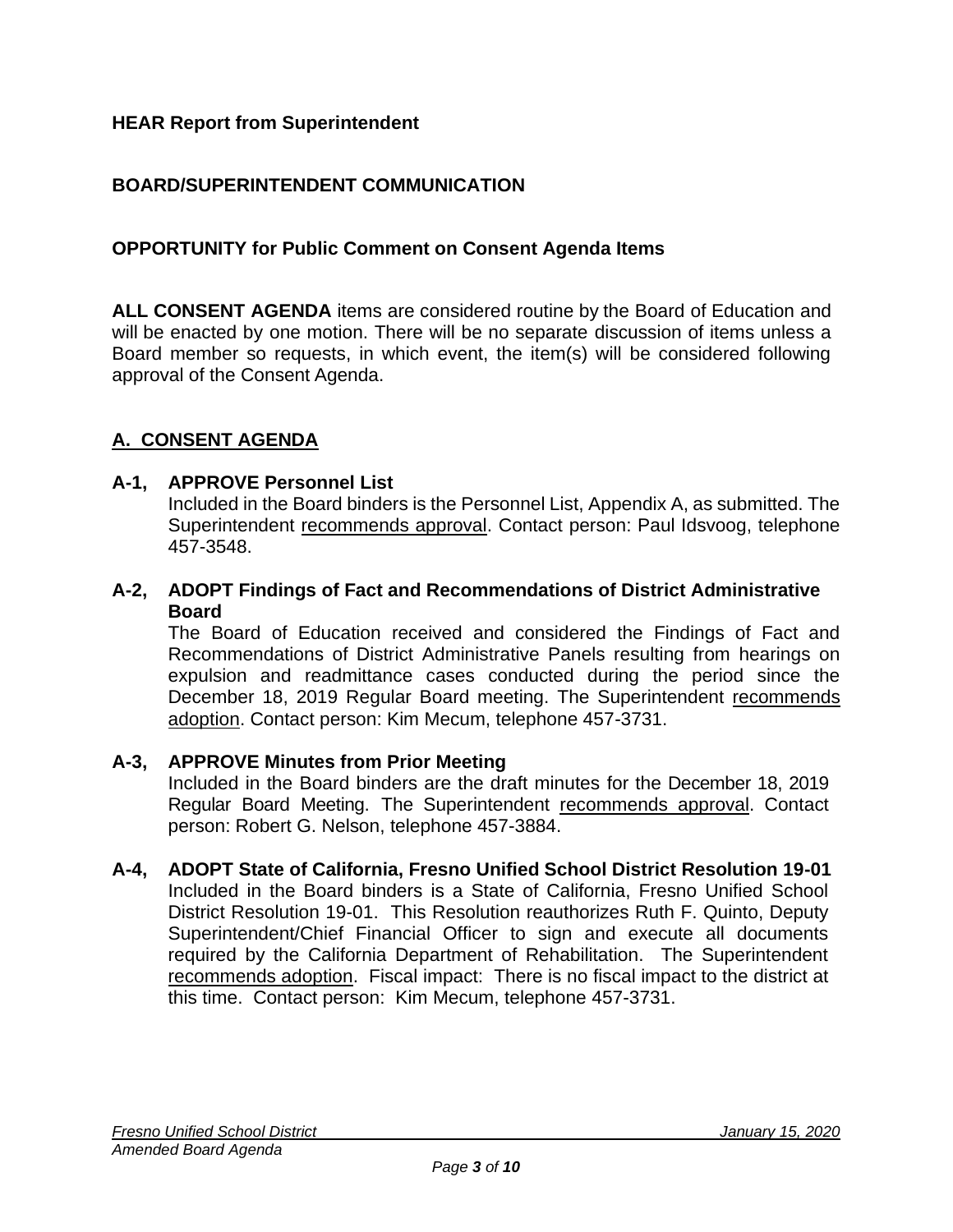## **A. CONSENT AGENDA -** *continued*

### **A-5, APPROVE Memorandum of Understanding for a Consortium Established to Participate in Strengthening Career and Technical Education for the 21st Century Act**

Included in the Board binders is a Memorandum of Understanding (MOU) between Clovis Unified School District and Fresno Unified School District to establish the responsibilities of both parties in serving the Strengthening Career and Technical Education for the 21st Century Act (Perkins V) - Section 132 allocation of grant funds and reporting. The Superintendent recommends approval. Fiscal impact: Annual consortium funds in the amount of no less than \$50,000 are available through the Perkins V grant allocation. Contact person: Kim Mecum, telephone 457-3731.

**A-6, APPROVE Agreement with Bruce J. Berger Law Firm, Inc. for Legal Services** Proposed for the Board of Education's consideration is an agreement with Bruce J. Berger Law Firm, Inc. to provide legal services to Fresno Unified School District. The contract period is January 16, 2020 through June 30, 2020. The Superintendent recommends approval. Fiscal impact: Sufficient funds are available in the Liability Internal Service Fund. Contact person: Ruth F. Quinto, telephone 457-6226.

## **A-7, APPROVE Use of Individual Piggyback Contracts**

Included in the Board binders is information regarding piggyback contracts recommended for use during the remainder of 2019/20 for efficient and costeffective procurement. These are in addition to piggyback contracts approved by the Board on June 12, 2019 or replace contracts expiring before the end of the fiscal year. All purchases associated with piggyback contracts are presented to the Board for ratification on monthly purchase order reports. The Superintendent recommends approval. Fiscal impact: Funding will be determined on a projectby-project basis; estimated annual expenditures for each piggyback contract are indicated on the backup material. Contact person: Karin Temple, telephone 457- 3134.

## **A-8, APPROVE the Naming of Figarden Elementary School Baseball Field**

Included in the Board binders is information for the suggested name for the Figarden Elementary Baseball Field (Bob Beckwith Field). The Superintendent recommends approval. Fiscal impact: There is no fiscal impact to the district at this time. Contact person: David Chavez, telephone 457-3566.

## **A-8a, DENY Claim GL19-0710-4483**

Included in the Board binders is a Claim for Damages by Stephanie Herrera, case GL19-0710-4483. The Superintendent recommends the Claim be denied, and the matter referred to the district's Executive Director of Benefits and Risk Management for further handling. Fiscal impact: There is no fiscal impact to the district at this time. Contact person: Ruth F. Quinto, telephone 457-6226.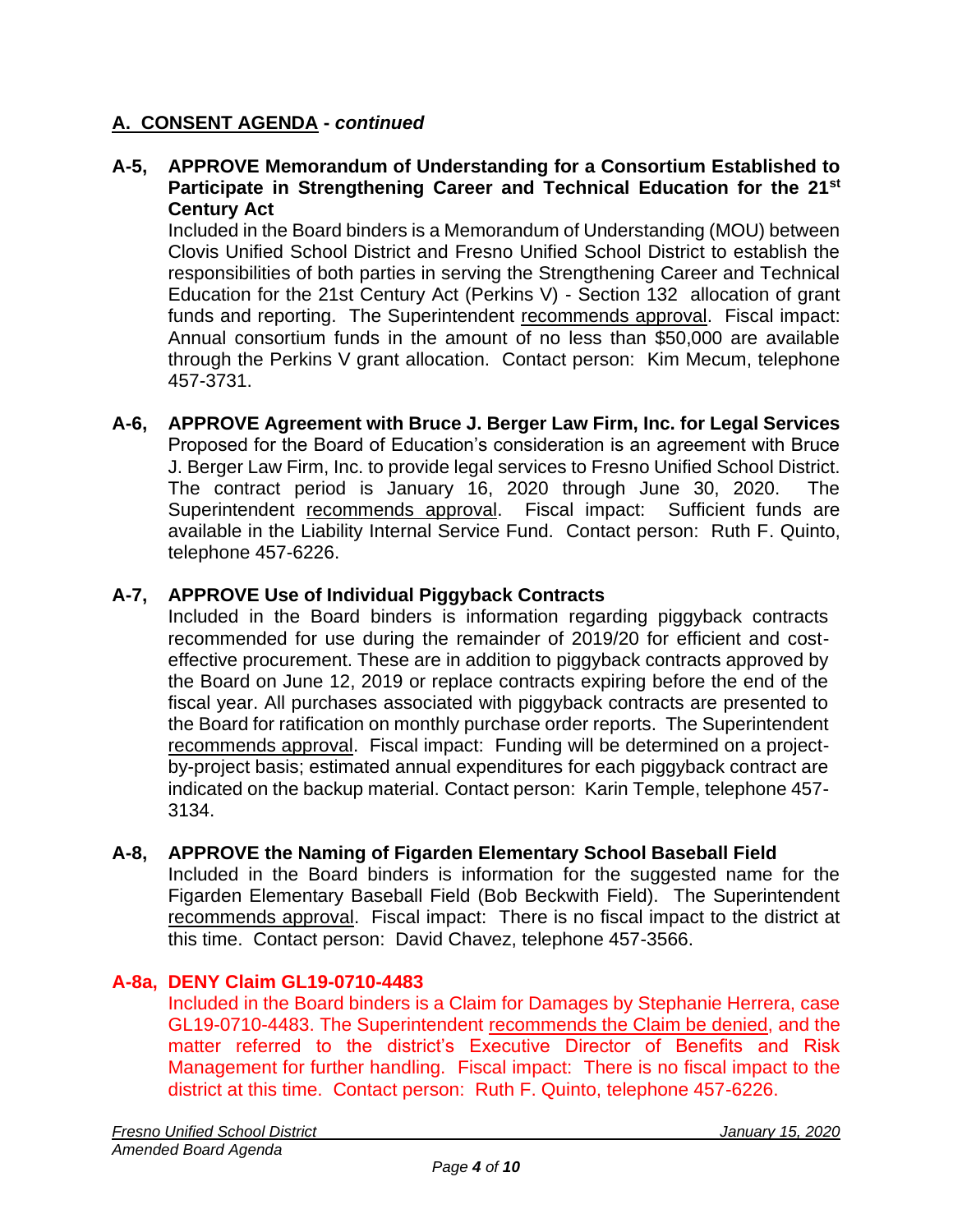## **A. CONSENT AGENDA -** *continued*

### **A-9, RATIFY Grant Award from the California Department of Rehabilitation for the We Can Work Grant**

Ratification is requested for a grant award from the California Department of Rehabilitation for the We Can Work grant. Through this grant the California Department of Rehabilitation will reimburse the district for 100% of allowable program costs, up to \$195,438. The We Can Work grant provides paid work training that delivers pre-employment transition services to high school and postsecondary students between the ages of 16 - 21 with active Individualized Education Program goals and objectives. The grant timeline is from July 1, 2019 through June 30, 2021. The Superintendent recommends ratification. Fiscal impact: Fresno Unified will be reimbursed 100% of allowable program costs, up to \$195,438. Contact person: Kim Mecum, telephone 457-3731.

### **A-9a, RATIFY Amendment to Agreement with Avante Health**

Included in the Board binders is an amendment to the agreement with Avante Health to provide mental health "run-out" claims administration services on behalf of benefit eligible employees and retirees. The Superintendent recommends ratification. Fiscal impact. Sufficient funds are available in the Internal Service Health Fund. Contact person: Ruth F. Quinto, telephone 457-6226.

### **A-10, RATIFY Change Orders for the Projects Listed Below**

Included in the Board binders is information on change orders for the following projects.

- Bid 19-10, McLane High School Construction of New Aquatic Center Change Order 1 presented for ratification: \$72,831
- Bid 19-55, Phoenix Secondary Academy Portable Infrastructure and Site Development Change Orders 2 and 3 presented for ratification: \$59,765

The Superintendent recommends ratification. Fiscal impact: \$132,596 is available in the Measure X Fund. Contact person: Karin Temple, telephone 457- 3134.

## **A-11, RATIFY the Filing of a Notice of Completion**

Included in the Board binders is a Notice of Completion for the following project, which has been completed according to plans and specifications.

• Bid 19-18 Phase 2B, Installation of District Video Security System at Elementary Schools (Addams, Ericson, Ewing, Greenberg, Jefferson, Lincoln, Robinson and Winchell)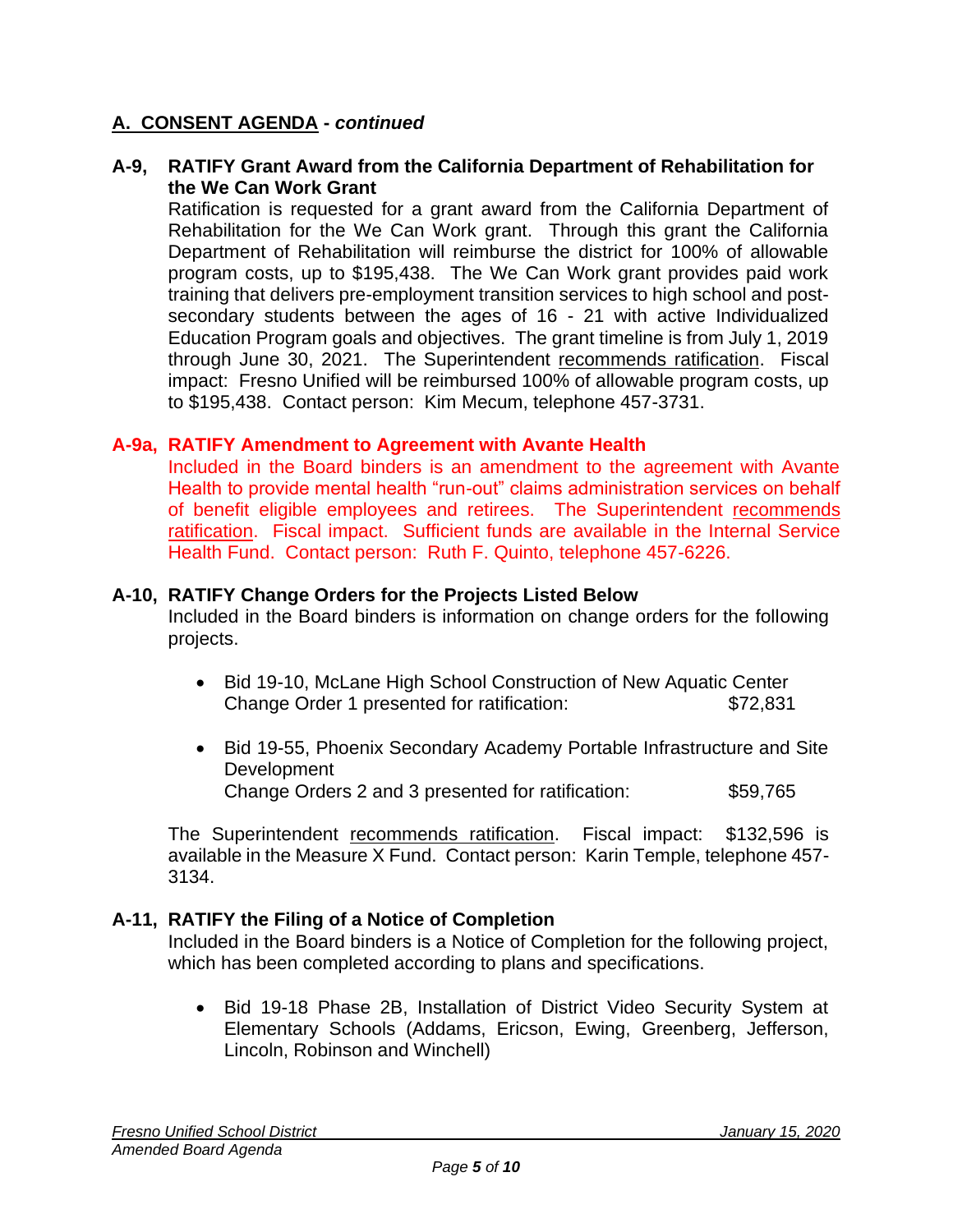# **A. CONSENT AGENDA -** *continued*

The Superintendent recommends ratification. Fiscal impact: Retention funds are released in accordance with contract terms and California statutes. Contact person: Karin Temple, telephone 457-3134.

### **A-12, RATIFY Purchase Orders from October 01, 2019 – October 31, 2019 – Primary Report**

Included in the Board binders is information on purchase orders issued from October 01, 2019 through October 31, 2019. Two agenda items are presented to ratify purchase orders. The first item includes the Primary Report with all purchase orders issued during the reported dates with the exception of those that may present a potential conflict of interest for an individual Board member. All remaining purchase orders are in the Supplemental Report and presented as a second agenda item. The Superintendent recommends ratification. Fiscal impact: Funding is noted on the attached pages. Contact person: Karin Temple, telephone 457-3134.

### **A-13, RATIFY Purchase Orders from October 01, 2019 – October 31, 2019 – Supplemental Report**

Included in the Board binders is information on purchase orders issued from October 01, 2019 through October 31, 2019. Two agenda items are presented to ratify purchase orders. The first item includes the Primary Report with all purchase orders issued during the reported dates with the exception of those that may present a potential conflict of interest for an individual Board member. All remaining purchase orders are in the Supplemental Report and presented as a second agenda item. The Superintendent recommends ratification. Fiscal impact: Funding is noted on the attached pages. Contact person: Karin Temple, telephone 457-3134.

#### **END OF CONSENT AGENDA (ROLL CALL VOTE)**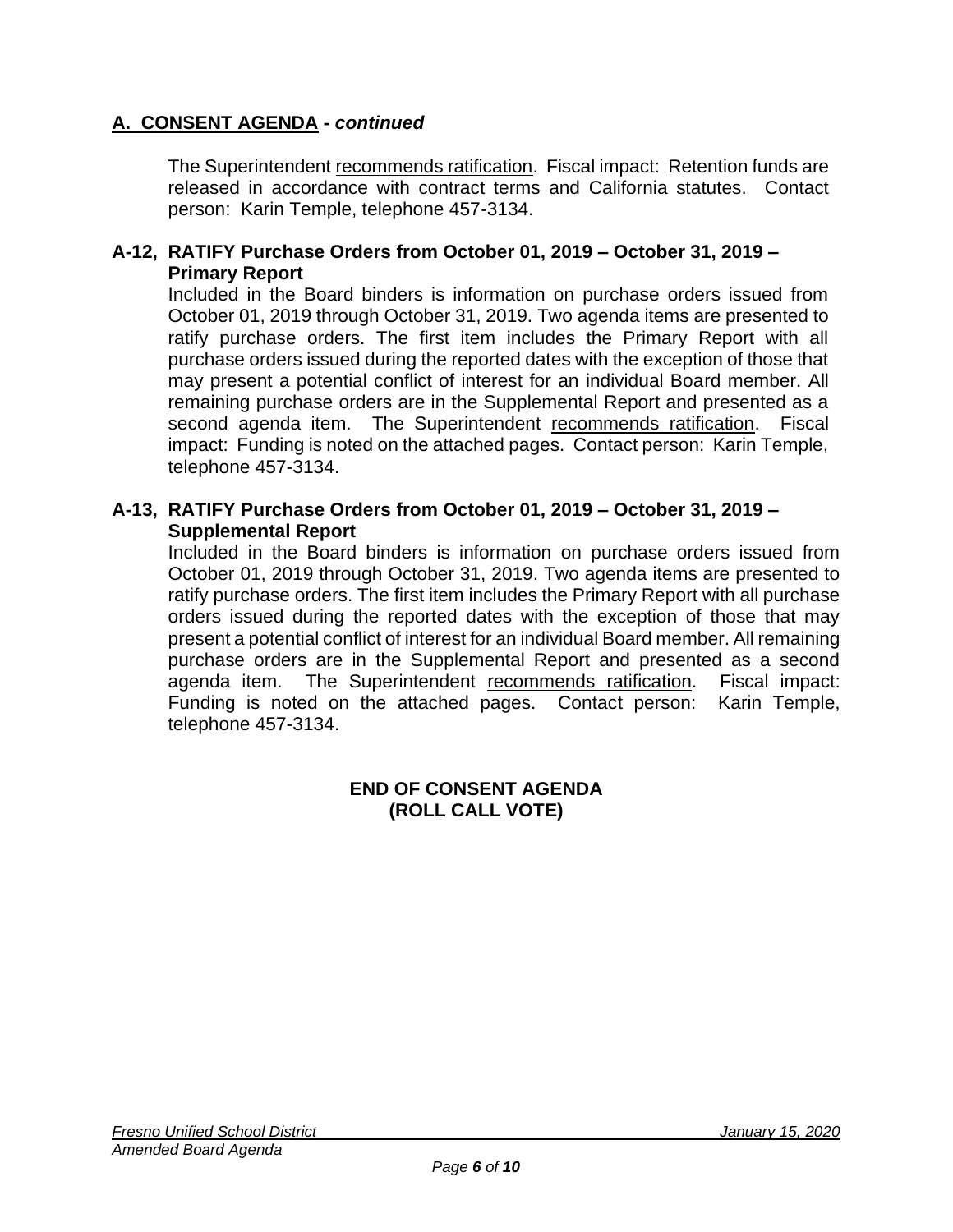# **UNSCHEDULED ORAL COMMUNICATIONS**

Individuals who wish to address the Board on topics within the Board's subject matter jurisdiction, but **not** listed on this agenda may do so at this time. If you wish to address the Board on a specific item that is listed on the agenda, you should do so when that specific item is called.

While time limitations are at the discretion of the Board President, generally members of the public will be limited to a maximum of three (3) minutes per speaker for a total of thirty (30) minutes of public comment as designated on this agenda. Any individual who has not had an opportunity to address the Board during this initial thirty (30) minute period may do so at the end of the meeting after the Board has addressed all remaining items on this agenda. Without taking action and only as expressly permitted by Board Bylaw 9323, Board members may ask questions, make brief announcements, or provide a brief response to statements presented by the public about topics raised in unscheduled oral communications. Board members must be recognized by the President in order to speak and will generally be limited to no more than one (1) minute each for this purpose. The Board President shall have the discretion to further limit Board members' opportunity to speak on topics raised in unscheduled oral communications to ensure the orderly and efficient conduct of District business.

Members of the public with questions on school district issues may submit them in writing. The Board will automatically refer to the Superintendent any formal requests that are brought before them at this time. The appropriate staff member will furnish answers to questions.

# **B. CONFERENCE/DISCUSSION AGENDA**

## **6:15 P.M.**

**B-14, HOLD a Public Hearing in the Matter of the Endeavor Charter School Petition** Available in the Board Office for review is a petition presented by Western Sierra Charter Schools for the establishment of a new charter, Endeavor Charter School, to operate July 01, 2020 through June 30, 2025. The educational program will serve approximately 254 students in grades transitional kindergarten through twelve, in an independent study, personalized learning format. Fiscal impact: The estimated fiscal impact to Fresno Unified School District for 2020/21 is \$4,861,934 577,877. Contact person: Kim Mecum, telephone 457-3731.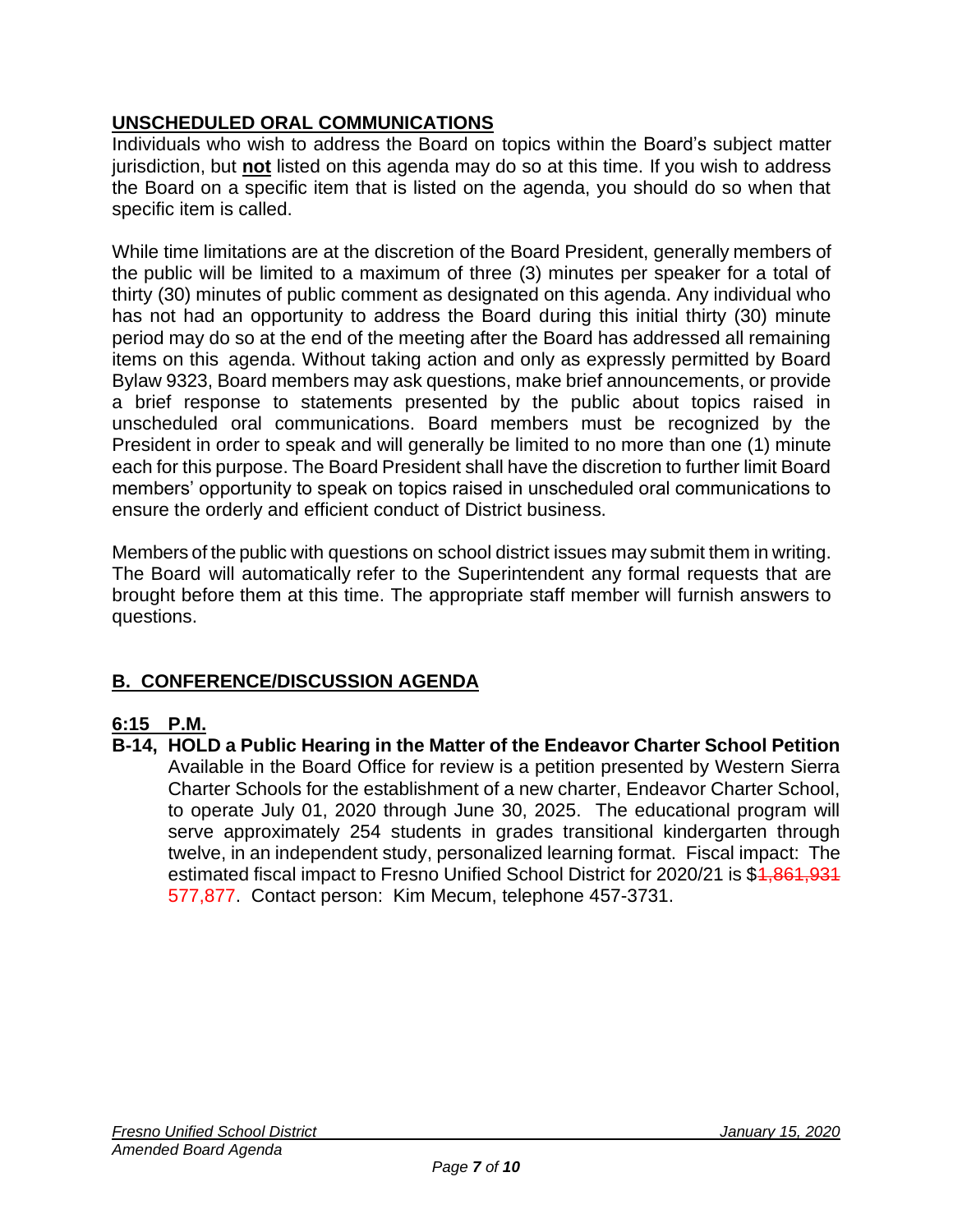# **B. CONFERENCE/DISCUSSION AGENDA -** *continued*

# **6:35 P.M.**

**B-15, PRESENT and DISCUSS Update on Fresno Unified Personalized Learning Initiative: Results from Year Three, Update on Year Four, and Rollout Plan** This agenda item will provide an update on the district's work related to Personalized Learning Initiative (PLI) and Learning Analytics Models and Partnership (LAMP). This will include a celebration of growth by reflecting on PLI outcomes for year three Academic Year (AY) 2018/19 and an update on PLI year four (AY) 2019/20. There will also be a high-level review of the rollout plan for personalized, blended learning across the district built upon choice/commitments by teachers' and school sites. Fiscal impact: Investments in professional learning and learning analytics funded through Curriculum and Instruction (C&I) and Information Technology (IT). Schools' participation in school-level design/rollout process funded by sites' School Plan for Student Achievement (SPSA), C&I and IT. Contact person: Kurt Madden, telephone 457-3868, or Kim Mecum, telephone 457-3731.

## **6:45 P.M.**

#### **B-15a,Discuss and Decide in the Matter of the Aspen Ridge High School Charter Petition**

Aspen Public Schools, Inc. has delivered a petition to the district seeking authorization to open a new charter, Aspen Ridge High School. The charter seeks to open in the Fall of 2020 with 100 freshmen expanding each year to ultimately reach 420 students in grades nine through twelve. The charter petition was presented to the Board for receipt on November 20, 2019, and a Public Hearing was held at the December 11, 2019 Board meeting. The Superintendent will recommend a decision at night of Board meeting. Fiscal impact: The estimated fiscal impact to Fresno Unified School District for 2020/21 is \$789,672. Contact person: Kim Mecum, telephone 457-3731.

## **6:50 P.M.**

### **B-16, PRESENT and DISCUSS Overview of the Governor's 2020/21 Proposed State Budget**

Governor Newsom is scheduled to release his 2020/21 Proposed State Budget on January 10, 2020. Staff will present an overview of the 2020/21 Proposed State Budget to the Board of Education on January 15, 2020. Fiscal impact: There is no fiscal impact to the district at this time. Contact person: Ruth F. Quinto, telephone 457-6226.

## **7:05 P.M.**

### **B-17, DISCUSS and APPROVE the 2020 List of Board Member Committees and Organizations**

Approval is requested for the list of committees and organizations to which Board Members are appointed each year. The Board President has solicited input from Members as to their preferences.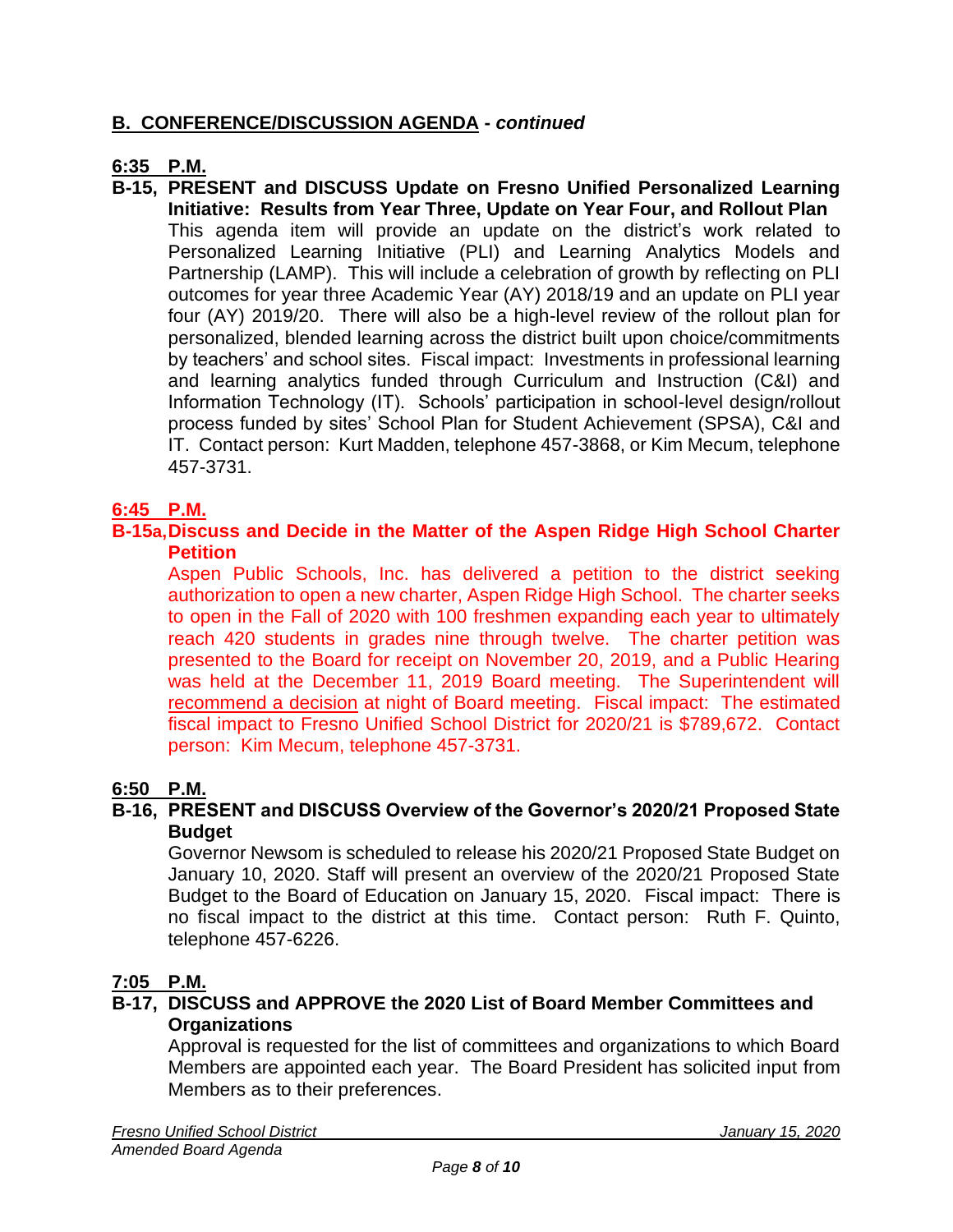# **B. CONFERENCE/DISCUSSION AGENDA -** *continued*

Any organization or committee appointments contested by a Board Member will be brought to a vote, if needed. The Board President recommends approval. Fiscal impact: There is no fiscal impact to the district at this time. Contact person: David Chavez, telephone 457-3566.

## **7:10 P.M.**

## **B-18, DISCUSS and APPROVE Master Agreement with Fresno Metropolitan Flood Control District for Payment of Drainage Fees**

It is recommended the Board approve the master agreement with Fresno Metropolitan Flood Control District (Flood Control) to establish a structure for payment for drainage fees for development and improvements to district school sites, including prior development of certain sites. The agreement, negotiated over a period of several years, will benefit the district by ensuring that future school site improvements will not be hampered by Flood Control concerns and will assure regulatory obligations are satisfied through the permits, management activities and infrastructure held and coordinated by Flood Control. The Superintendent recommends approval. Fiscal impact: Fees will be paid to Flood Control on future projects based on agreed-upon rates associated with density and impacts of the specific development. Fees will be paid to Flood Control on future projects based on agreed-upon rates associated with density and impacts of the specific development. Fees will be paid to Flood Control on prior projects over time on a project-by-project basis, as new improvements are implemented on those same sites. The total of prior fees due is  $$686,392$  \$750,253; payment will be from the funding source associated with the specific project. Contact person: Karin Temple, telephone 457-3134.

## **7:25 P.M.**

## **B-19, DISCUSS and CONSIDER Modifying Resolution No. 19-18 to Censure Trustee Major Slatic**

The purpose of this agenda item is to provide the Board an opportunity to discuss and consider modifying Resolution No. 19-18 to Censure Trustee Major Slatic, which was adopted on August 7, 2019. The Board may give direction to the Censure Subcommittee to modify Resolution No. 19-18 to Censure Trustee Major Slatic. Fiscal impact: There is no fiscal impact to the district at this time. Contact person: David Chavez, telephone 457-3566.